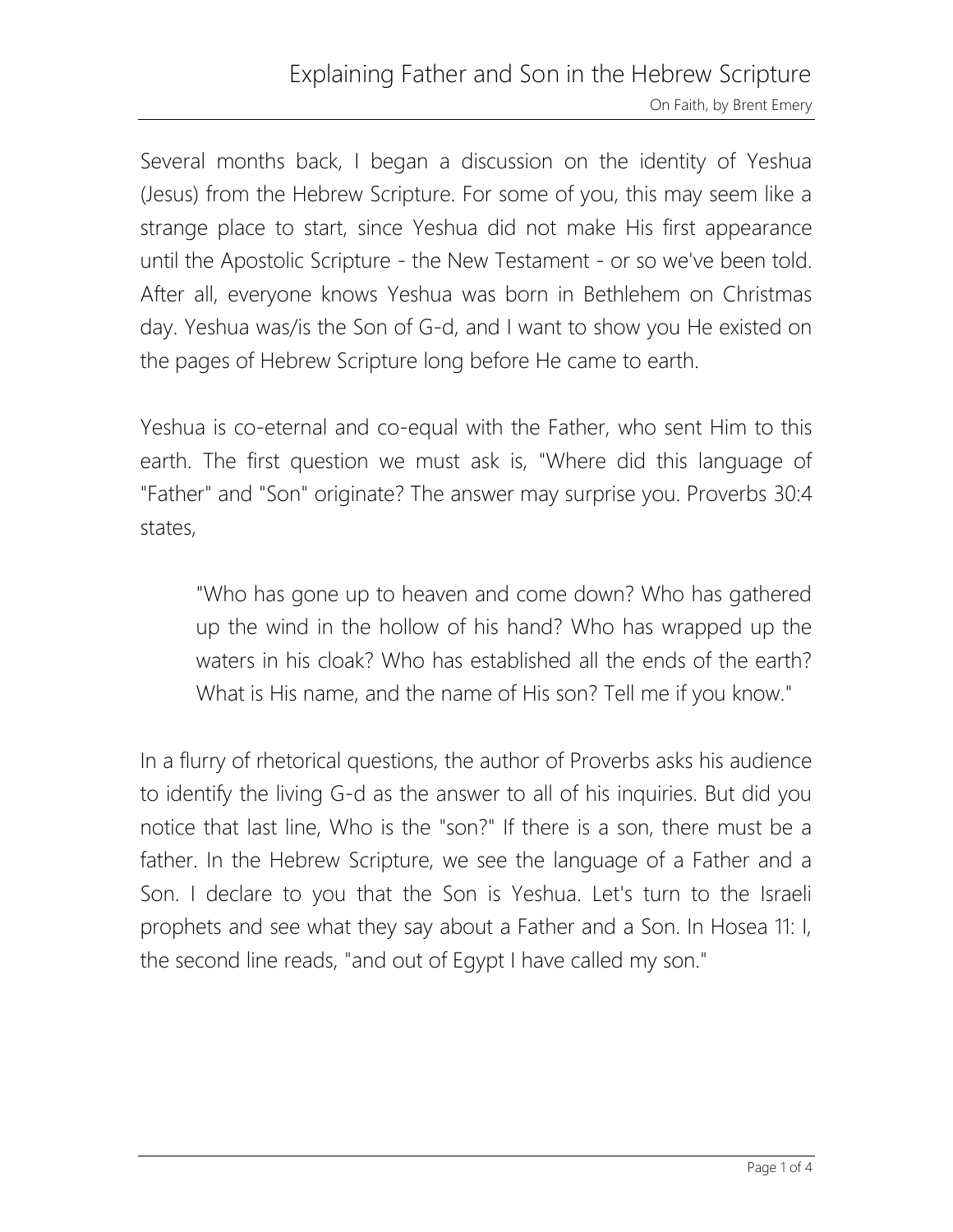On first reading, this Son would refer to the nation of Israel, which, at times, was referred to as the "Son" of their Father, but I want to suggest that there were two sons. The first son is the nation of Israel, but out of this son would come a second Son, the Messiah Son of G-d. To see them together, go to Numbers 23:22. In this verse the text says,

"G-d brought them out of Egypt."

The term "them" is the nation of Israel. In Numbers 24:8, the text reads

"G-d brought him out of Egypt."

Who is the "him" that was brought out of Egypt? According to Matthew 2:15, the son of Hosea 11:1 and Numbers 24:8 is Yeshua, the Messiah/Son of G-d.

One of the titles attributed to Yeshua on several occasions was "Son of David" (Matthew 9:27; 15:22) David, the second king of Israel, was promised by G-d that one of his descendants would always occupy the throne. In Second Samuel 7:14, it is said of this Davidic descendant that Gd would be His father and the Davidic offspring would be His son. This language of father and son was common in the Ancient Near Eastern royalty texts, as the superior king would subjugate an inferior king. When the superior king would write the inferior king, he would refer to himself as the father and the subjugated king as his son. The second context for this language also occurs in the Ancient Near East where a monarch would allow his son to reign with him so a transition of power would go smoothly upon the father's death.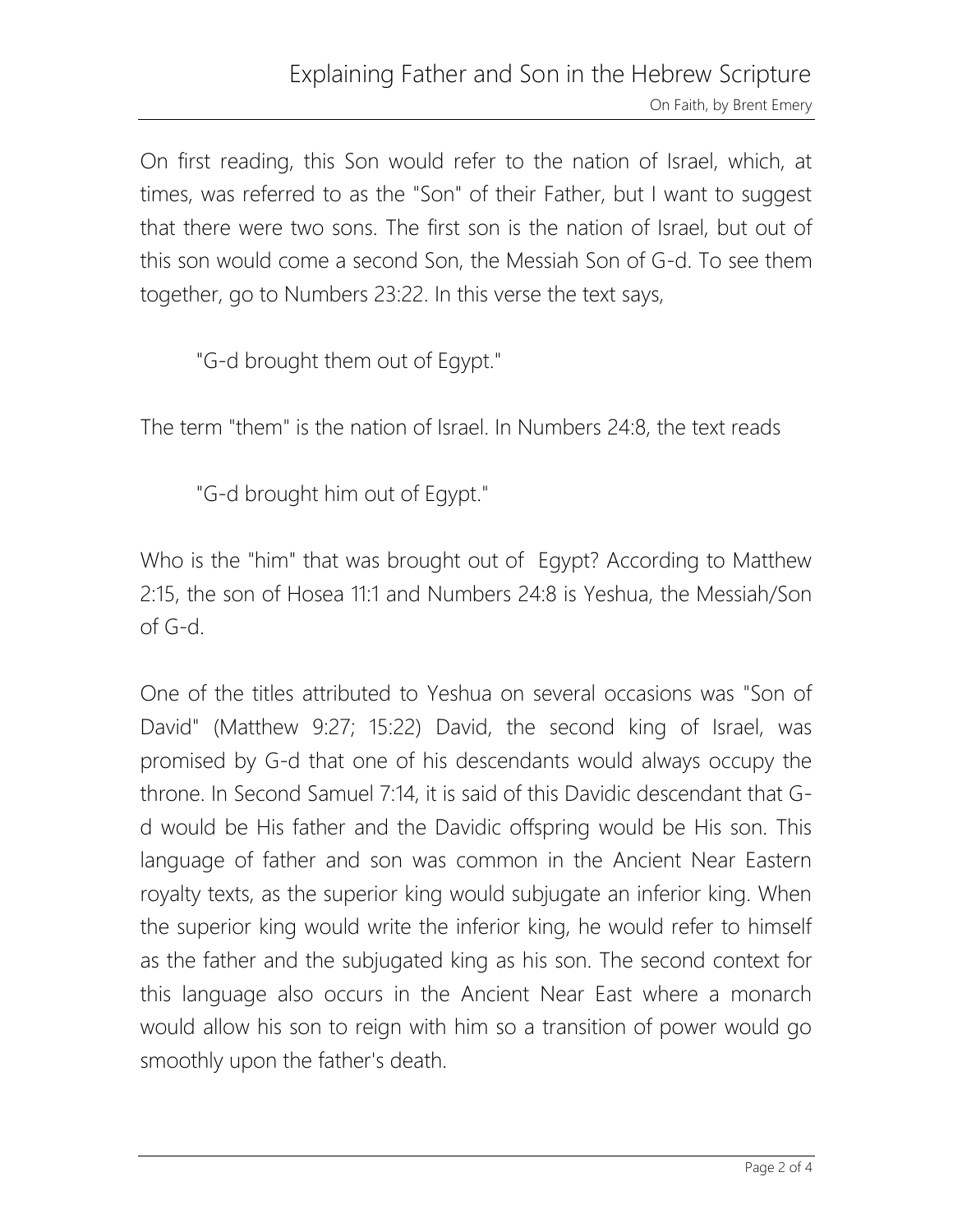From this text in Second Samuel, we can now understand how the later prophets would reference the idea of a Davidic descendant co-ruling with the living G-d as His son. With this idea of a David co-regent in mind, let's look at two texts from the prophets that speak of a coming David king. In Ezekiel 34:24, the text reads,

"I the Lord will be their G-d, and my servant David will be prince among them. I the Lend have spoken."

Notice that this text is "binary," referring to two powers - the Lord and David. In Hosea 3:5, we read,

"Afterwards the Israelites will return and seek the Lord their G-d and David their king."

Once again, we have a binary text in which there are two in the picture, the Lord and David. It's important to remember that, by the time Ezekiel and Hosea were written, the physical David had long been deceased. So who is the second person in the text who appears on the scene with the Living G-d?

When Yeshua accepts the designation "Son of David" on the pages of the Apostolic Scripture, He can do so because He is the second man in the frame. I assert that the Living G-d of Abraham, Isaac and Jacob is the Father, and that Yeshua the Messiah is His Son. The Father dwells in the unseen heavens and does not come to earth. The Son is the physical representation of the Father. The two are one. For this reason, Yeshua could say, "If you have seen me, you have seen the Father," and, "I and the Father are one."